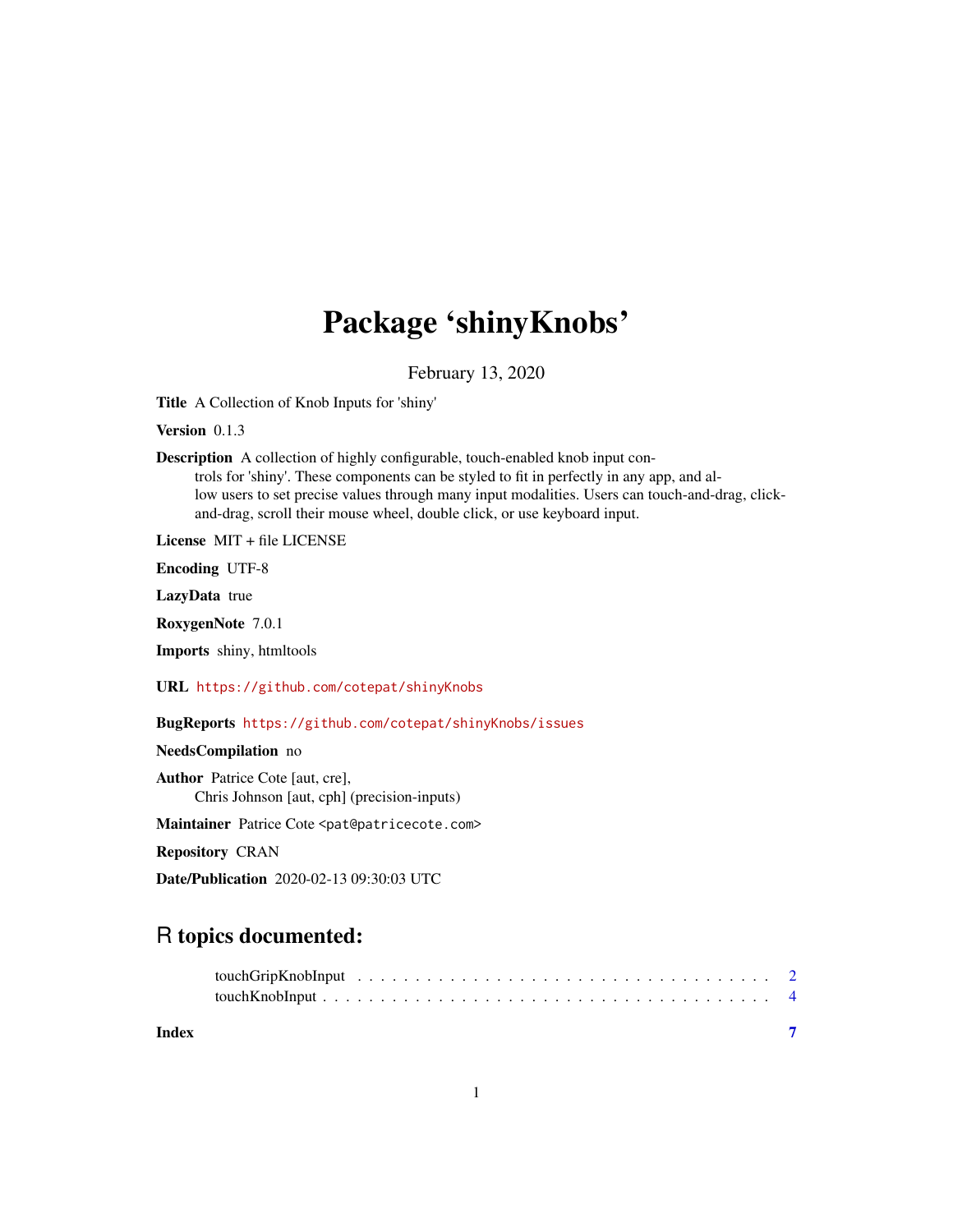<span id="page-1-0"></span>

#### Description

Highly configurable, touch-enabled grip dial knob input for Shiny

#### Usage

```
touchGripKnobInput(
  inputId,
  label = NULL,labelPosition = "top",
 width = "auto",step = "any",
 min = 0,max = 1,
  initial = 0.5,
  color = "orange",
  guideTicks = 9,
 gripBumps = 5,
  gripExtrusion = 0.5,
 minRotation = 20,
 maxRotation = 340,
  dragResistance = 100,
 wheelResistance = 100,
 globalRatePolicy = NULL,
 globalRatePolicyDelay = 500
)
```
#### Arguments

| inputId       | The input slot that will be used to access the value.                                                                                                                                                                           |
|---------------|---------------------------------------------------------------------------------------------------------------------------------------------------------------------------------------------------------------------------------|
| label         | Optional label for knob                                                                                                                                                                                                         |
| labelPosition | Position of label ('top' or 'bottom')                                                                                                                                                                                           |
| width         | Width of the knob as a percentage of the container element                                                                                                                                                                      |
| step          | The step amount for value changes, usually used with min and max parameters.<br>Can be 'any' (no step)                                                                                                                          |
| min           | The minimum input value.                                                                                                                                                                                                        |
| max           | The maximum input value.                                                                                                                                                                                                        |
| initial       | Initial value of the knob. Knob resets to this value when double-clicked.                                                                                                                                                       |
| color         | The color to use for the focus indicator and indicator dot. You can set any *hex*<br>color (ex : $\#0F1BC3'$ ) or named color, choices are 'purple', 'blue', 'green',<br>'yellow', 'red', 'orange' or 'transparent' to disable. |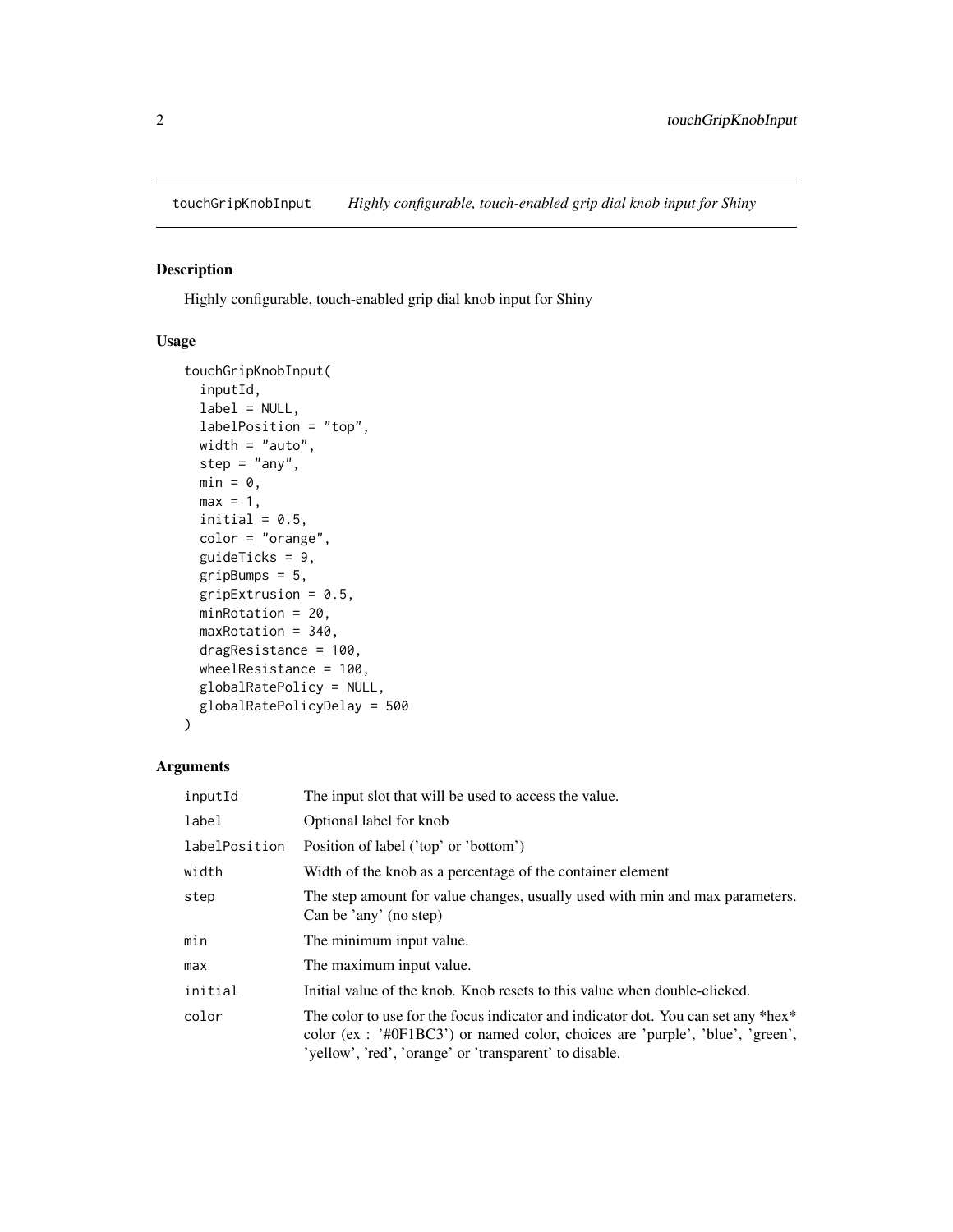| guideTicks            | Number of tick marks on the outer guide ring (default = $9$ )                                                                                                                                                                                                                                                                                                        |  |  |  |  |  |  |
|-----------------------|----------------------------------------------------------------------------------------------------------------------------------------------------------------------------------------------------------------------------------------------------------------------------------------------------------------------------------------------------------------------|--|--|--|--|--|--|
| gripBumps             | Number of grip bumps that appear when interacting with the dial (default $= 5$ )                                                                                                                                                                                                                                                                                     |  |  |  |  |  |  |
| gripExtrusion         | The degree to which the grips 'cut' into the dial when the user interacts with it.<br>(range 0 to 1, default = $0.5$ )                                                                                                                                                                                                                                               |  |  |  |  |  |  |
| minRotation           | The angle (in degrees) of rotation corresponding to the min value, relative to<br>pointing straight down (0 degree) (default = pointing to the first guide tick mark)                                                                                                                                                                                                |  |  |  |  |  |  |
| maxRotation           | The angle (in degrees) of rotation corresponding to the max value, relative to<br>pointing straight down $(0 \text{ degree})$ (default = pointing to the last guide tick mark)                                                                                                                                                                                       |  |  |  |  |  |  |
|                       | dragResistance The amount of resistance to value change on mouse/touch drag events. Higher<br>value means more precision, and the user will have to drag farther to change the<br>input's value. (0 to 100)                                                                                                                                                          |  |  |  |  |  |  |
| wheelResistance       |                                                                                                                                                                                                                                                                                                                                                                      |  |  |  |  |  |  |
|                       | The amount of resistance to value change on mouse wheel scroll. Higher value<br>means more precision, and the mouse wheel will be less effective at changing<br>the input's value. $(0 \text{ to } 100)$                                                                                                                                                             |  |  |  |  |  |  |
| globalRatePolicy      |                                                                                                                                                                                                                                                                                                                                                                      |  |  |  |  |  |  |
|                       | Rate policy determining the behavior of output value events. NULL will output<br>values in real-time, 'debounce' will output values once the knob stops moving,<br>'throttle' will output values while the knob is moving but only at a certain fre-<br>quency (controlled with ratePolicyDelay). This setting will affect every touch-<br>KnobInput in the project. |  |  |  |  |  |  |
| globalRatePolicyDelay |                                                                                                                                                                                                                                                                                                                                                                      |  |  |  |  |  |  |
|                       | Delay to use when globalRatePolicy is set to 'throttle' or 'debounce'. This set-<br>ting will affect every touchKnobInput in the project.                                                                                                                                                                                                                            |  |  |  |  |  |  |

#### Value

Numeric value server-side.

#### Examples

```
if (interactive()) {
library("shiny")
library("shinyKnobs")
ui <- fluidPage(
  touchGripKnobInput(
    inputId = "myKnob",
    width = "25\",
    label = "A label...",color = "#428BCA"
  ),
  verbatimTextOutput(outputId = "res")
\overline{)}server <- function(input, output, session) {
```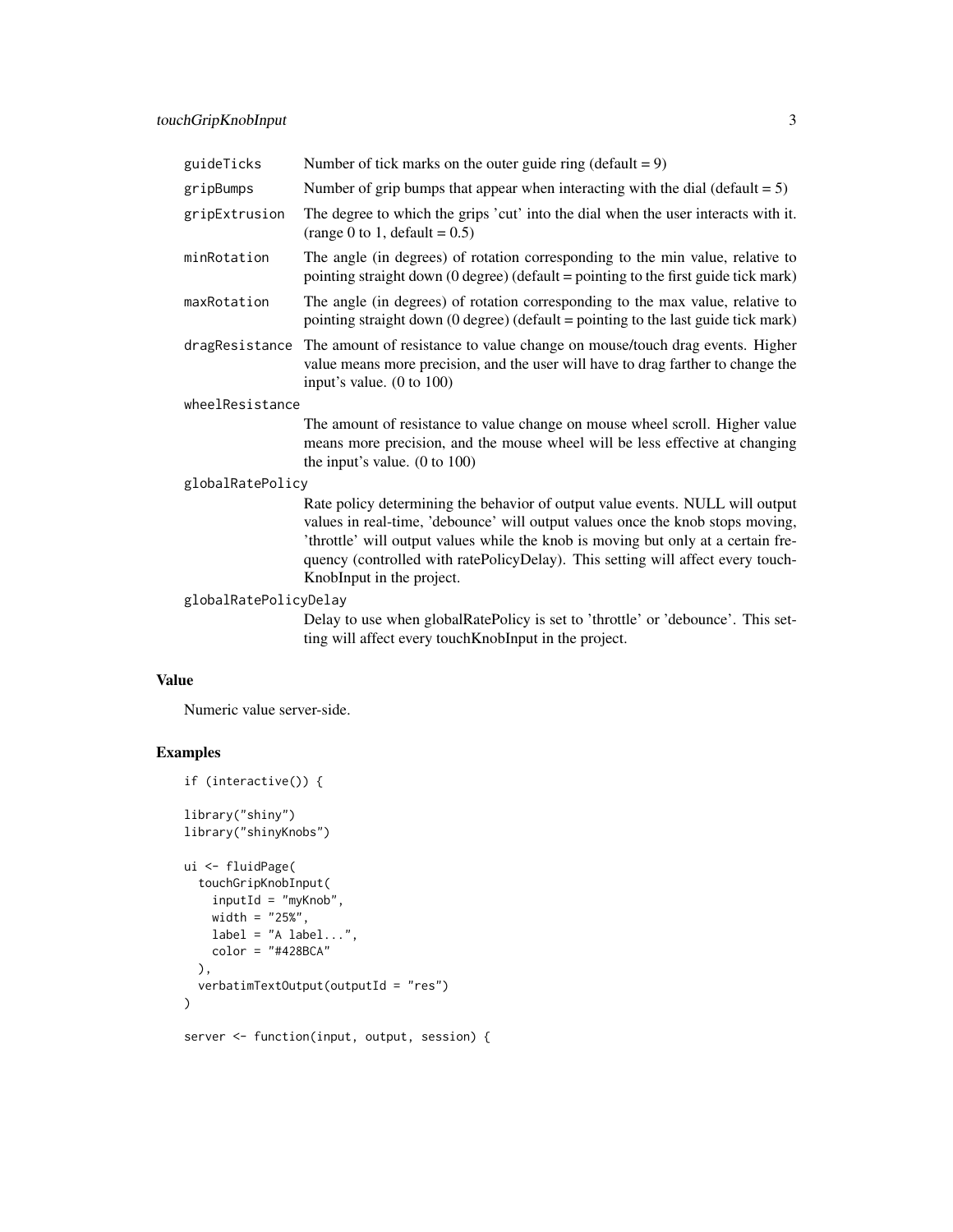```
output$res <- renderPrint(input$myKnob)
}
shinyApp(ui = ui, server = server)
}
```
touchKnobInput *Highly configurable, touch-enabled knob input for Shiny*

#### Description

Highly configurable, touch-enabled knob input for Shiny

#### Usage

```
touchKnobInput(
  inputId,
 label = NULL,labelPosition = "top",
 width = "auto",
 step = "any",
 min = 0,
 max = 1,
 initial = 0.5,
 color = "orange",
  indicatorDot = TRUE,
  indicatorRingType = "positive",
 dragResistance = 100,
 wheelResistance = 100,
 globalRatePolicy = NULL,
 globalRatePolicyDelay = 500
\mathcal{L}
```
#### Arguments

| inputId       | The input slot that will be used to access the value.                                                  |
|---------------|--------------------------------------------------------------------------------------------------------|
| label         | Optional label for knob                                                                                |
| labelPosition | Position of label ('top' or 'bottom')                                                                  |
| width         | Width of the knob as a percentage of the container element                                             |
| step          | The step amount for value changes, usually used with min and max parameters.<br>Can be 'any' (no step) |
| min           | The minimum input value.                                                                               |
| max           | The maximum input value.                                                                               |
| initial       | Initial value of the knob. Knob resets to this value when double-clicked.                              |
|               |                                                                                                        |

<span id="page-3-0"></span>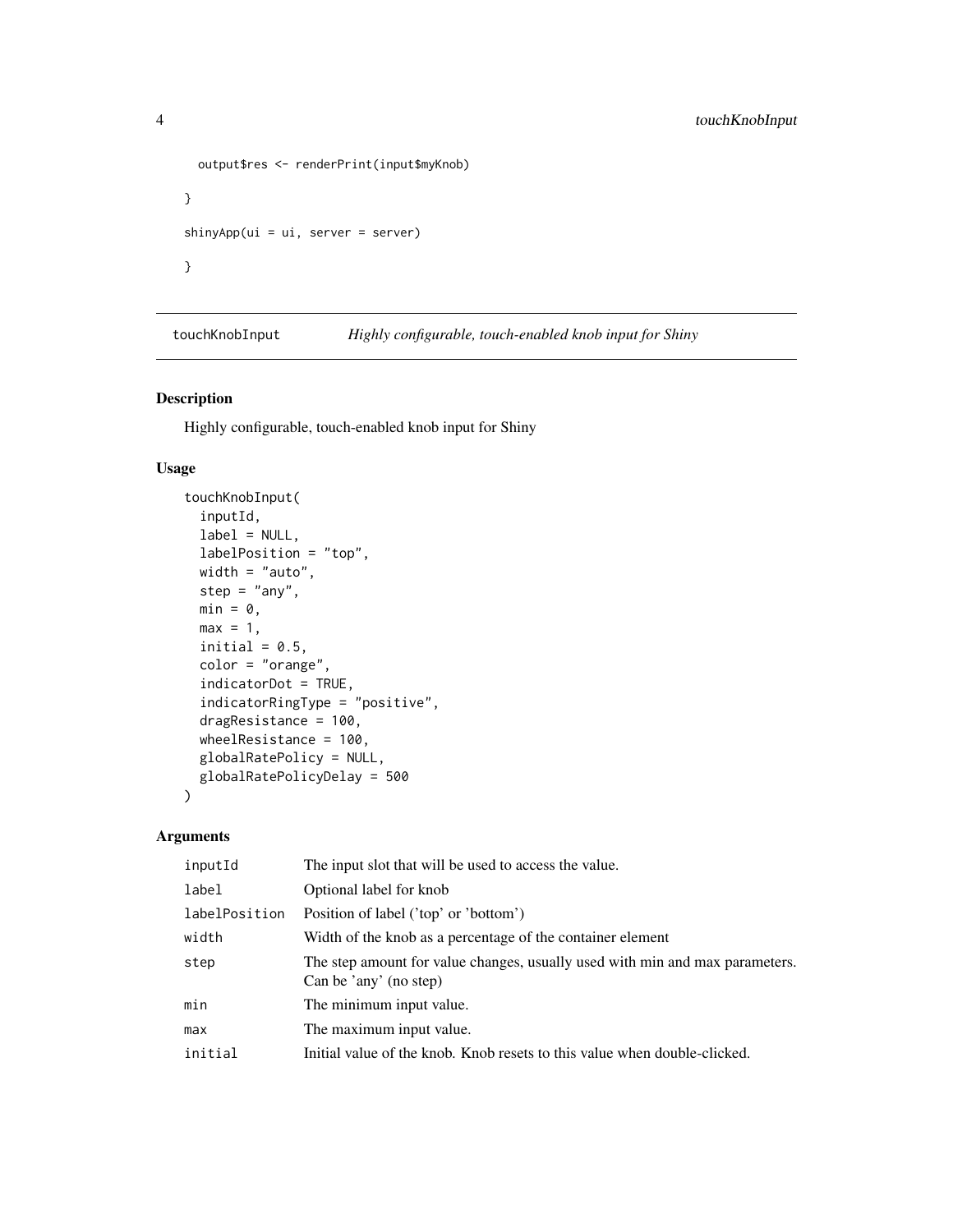| color             | The color to use for the indicator ring fill, focus indicator, and indicator dot (if<br>present). You can set any *hex* color (ex: '#0F1BC3') or named color, choices<br>are 'purple', 'blue', 'green', 'yellow', 'red', 'orange' or 'transparent' to disable                                                                                                                                                                                   |
|-------------------|-------------------------------------------------------------------------------------------------------------------------------------------------------------------------------------------------------------------------------------------------------------------------------------------------------------------------------------------------------------------------------------------------------------------------------------------------|
| indicatorDot      | Whether the knob should display an indicator dot for making it easier to read<br>the current value. (TRUE or FALSE)                                                                                                                                                                                                                                                                                                                             |
| indicatorRingType |                                                                                                                                                                                                                                                                                                                                                                                                                                                 |
|                   | The fill style for the indicator ring. 'positive' - color fills in from the left as<br>value increases. 'negative' - color fills in from the right as value decreases.<br>'split' - color fills left/right from middle as value increases/decreases relative to<br>the middle value (half-way between min and max)Type of knob can be 'posi-<br>tive' (clockwise), 'negative' (counter-clockwise) or 'split' (plus/minus vs center<br>position) |
|                   | dragResistance The amount of resistance to value change on mouse/touch drag events. Higher<br>volve means more pregister, and the user will have to drea ferther to change the                                                                                                                                                                                                                                                                  |

value means more precision, and the user will have to drag farther to change the input's value. (0 to 100)

#### wheelResistance

The amount of resistance to value change on mouse wheel scroll. Higher value means more precision, and the mouse wheel will be less effective at changing the input's value. (0 to 100)

#### globalRatePolicy

Rate policy determining the behavior of output value events. NULL will output values in real-time, 'debounce' will output values once the knob stops moving, 'throttle' will output values while the knob is moving but only at a certain frequency (controlled with ratePolicyDelay). This setting will affect every touch-KnobInput in the project.

#### globalRatePolicyDelay

Delay to use when globalRatePolicy is set to 'throttle' or 'debounce'. This setting will affect every touchKnobInput in the project.

#### Value

Numeric value server-side.

#### Examples

```
if (interactive()) {
```
library("shiny") library("shinyKnobs")

```
ui <- fluidPage(
 touchKnobInput(
   inputId = "myKnob",
   label = "A label...",initial = 0,
   width = "25%",
   min = -50,
   max = 50,
   color = "#428BCA"
```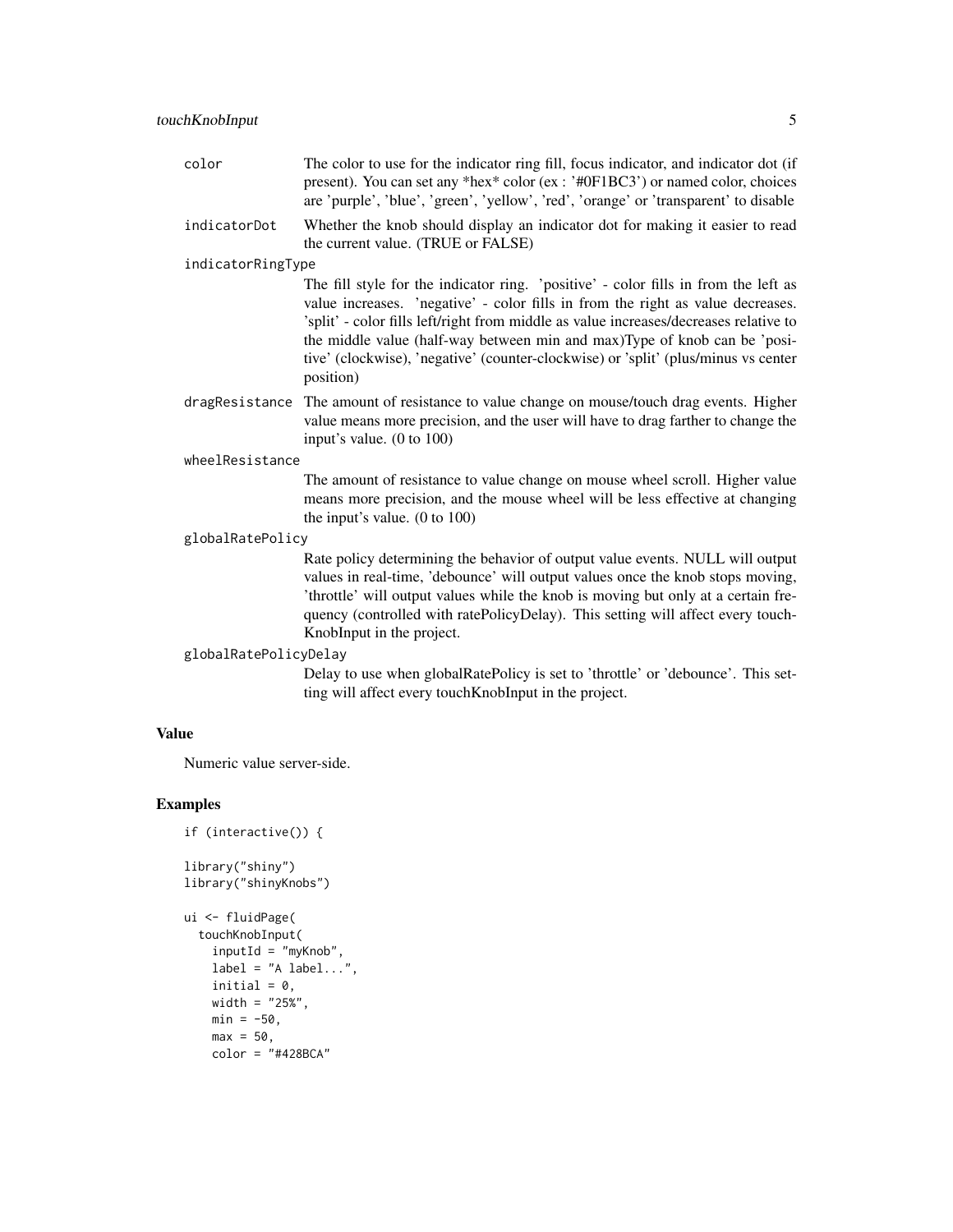```
),
  verbatimTextOutput(outputId = "res")
\lambdaserver <- function(input, output, session) {
 output$res <- renderPrint(input$myKnob)
}
shinyApp(ui = ui, server = server)
}
```